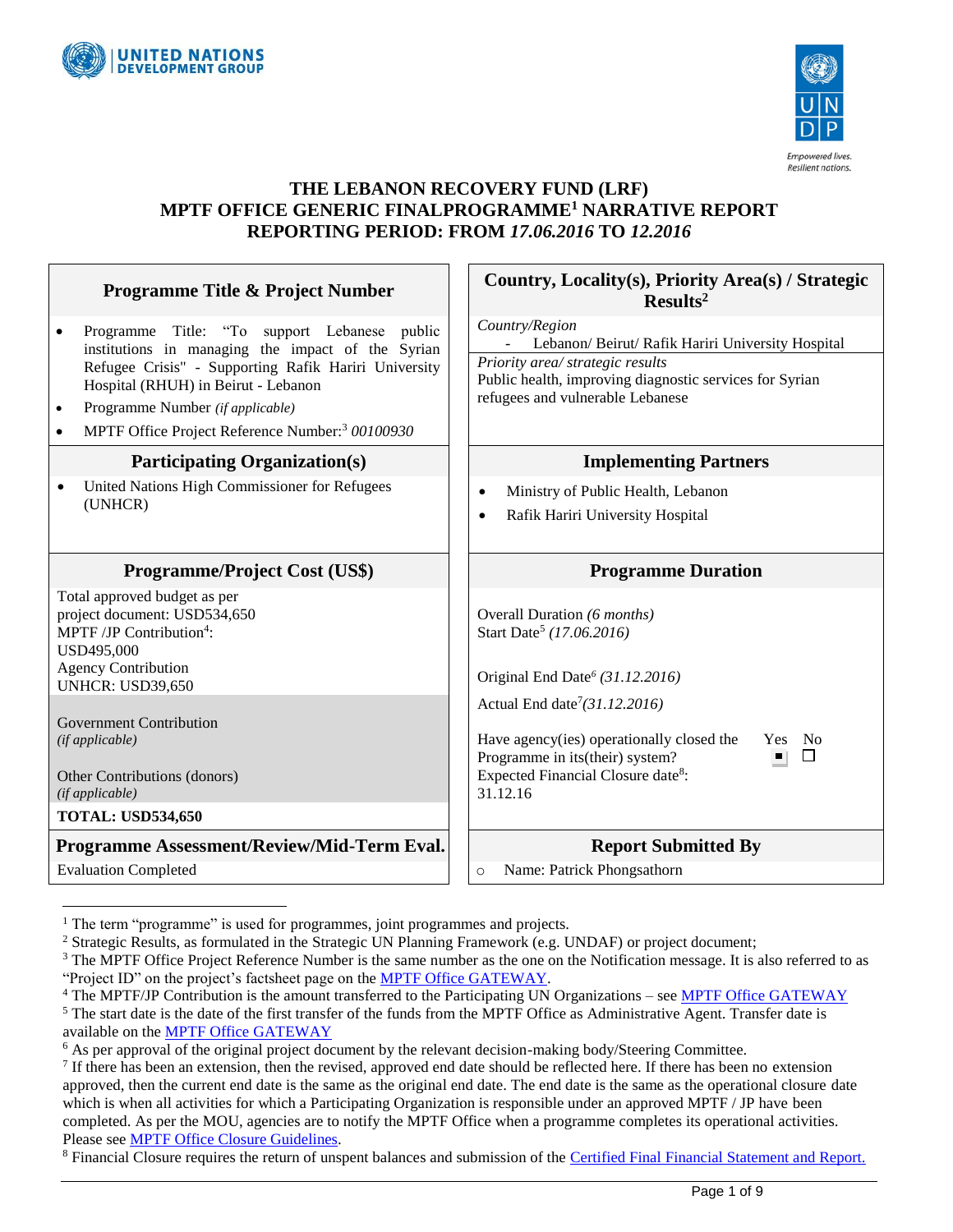|                                     | $\Box$ Yes |  | $\blacksquare$ No Date: <i>dd.mm.yyyy</i>     |  |  |
|-------------------------------------|------------|--|-----------------------------------------------|--|--|
| <b>Evaluation Report - Attached</b> |            |  |                                               |  |  |
|                                     |            |  | $\Box$ Yes $\blacksquare$ No Date: dd.mm.yyyy |  |  |

- o Title: Assistant Reporting Officer
- Participating Organization (Lead): UNHCR
- o Email address: phongsat@unhcr.org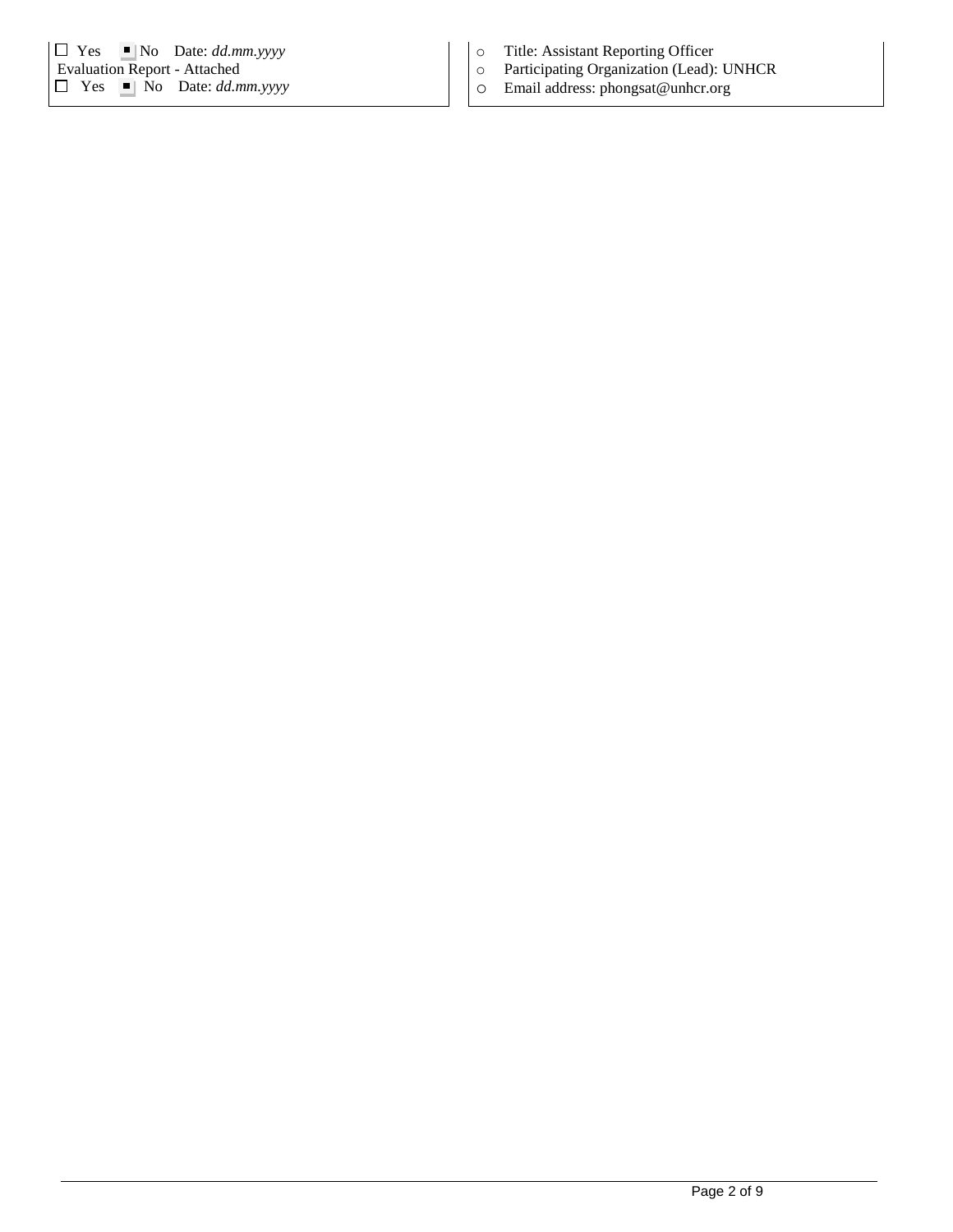## **FINAL PROGRAMME REPORT FORMAT**

## **EXECUTIVE SUMMARY**

In light of the Syria Crisis, this project has provided institutional support to Lebanon at a time when its public services are under significant pressure. Specifically, the supported project aimed to better enable the Beirut Rafik Hariri University Hospital (RHUH) to maintain the quality of diagnostics, care and teaching through the provision of critical equipment. RHUH is the largest public hospital in Lebanon. On average, the hospital treats some 25,000 patients a year, including approximately 4,000 vulnerable refugees and asylum seekers. RHUH is also a leading teaching hospital offering outstanding education and research opportunities to students and professional researchers.

Thanks to the support provided by the Government of the Republic of Korea through the Lebanon Recovery Fund (LRF), UNHCR was able to donate vital medical equipment to RHUH. As originally envisioned, one Computerized Tomography (CT) was provided. Thanks to savings made in the purchase of this scanner, LRF funds also contributed to the purchase of one Magnetic Resonance Imaging (MRI) scanner. Overall, this donation has made a significant contribution to the diagnostics, care and teaching provided by RHUH. During the project implementation period, some 4,455 CT and MRI scans were conducted. It is projected that within the life of the equipment over 71,000 scans will be performed, providing expert diagnostics and care for tens of thousands of patients. Both pieces of equipment have now been fully integrated into RHUH maintenance plans and timetables, and will be regularly checked by RHUH's Biomedical Department, and by independent suppliers and service providers.

Lebanon's public services and infrastructure - fragile even before the Syrian Crisis - are under severe pressure as a result of the refugee influx. The situation has had an acute impact on the health system, with a significant increase in hospital and Primary Healthcare Centre (PHC) caseloads having a direct impact on the quickened deterioration of equipment and longer wait times. Social tensions also often arise due to an over-burdening of services and a perception of less access to basic care for vulnerable Lebanese. Additionally, a popular opinion that Syrian refugees get preferential health care treatment, due to humanitarian assistance directly targeting them, has added to communal friction. This perpetuates a vicious cycle of increased prejudices and stigmatisation of refugees and built up frustration concern among the host community. This project has contributed to the ability of the health sector to cope and provide services to both refugee and vulnerable host communities, specifically by replacing CT and MRI scanners that had become defective due to overuse. At the official hand-over ceremony marking the installation of this equipment, H.E. Minister of Public Health Wael Abou Faour welcomed the generous donation and noted that, with the support of the international community, "RHUH and other governmental hospitals are disproving the belief that all governmental hospitals are bad and failing." As such, this initiative has helped to shore up public confidence in Lebanon's public institutions, and is a sign of the international community's on-going commitment to Lebanon's health, prosperity, and stability.

#### **I. Purpose**

The key objective of this project was to support Lebanese institutions in managing the impact of the Syrian refugee crisis. Specifically, the supported project aimed to better enable the Beirut Rafik Hariri University Hospital (RHUH) to maintain the quality of diagnostics, care and teaching through the provision of critical equipment. This project was a result of a direct request from the Director of RHUH to assist in the purchase and installation of Computerized Tomography (CT) and Magnetic Resonance Imaging (MRI) scanners. This project was implemented in line with UNHCR's programmatic priority to support host communities and institutions in managing the impact of the Syrian crisis, and was fully endorsed by the Ministry of Public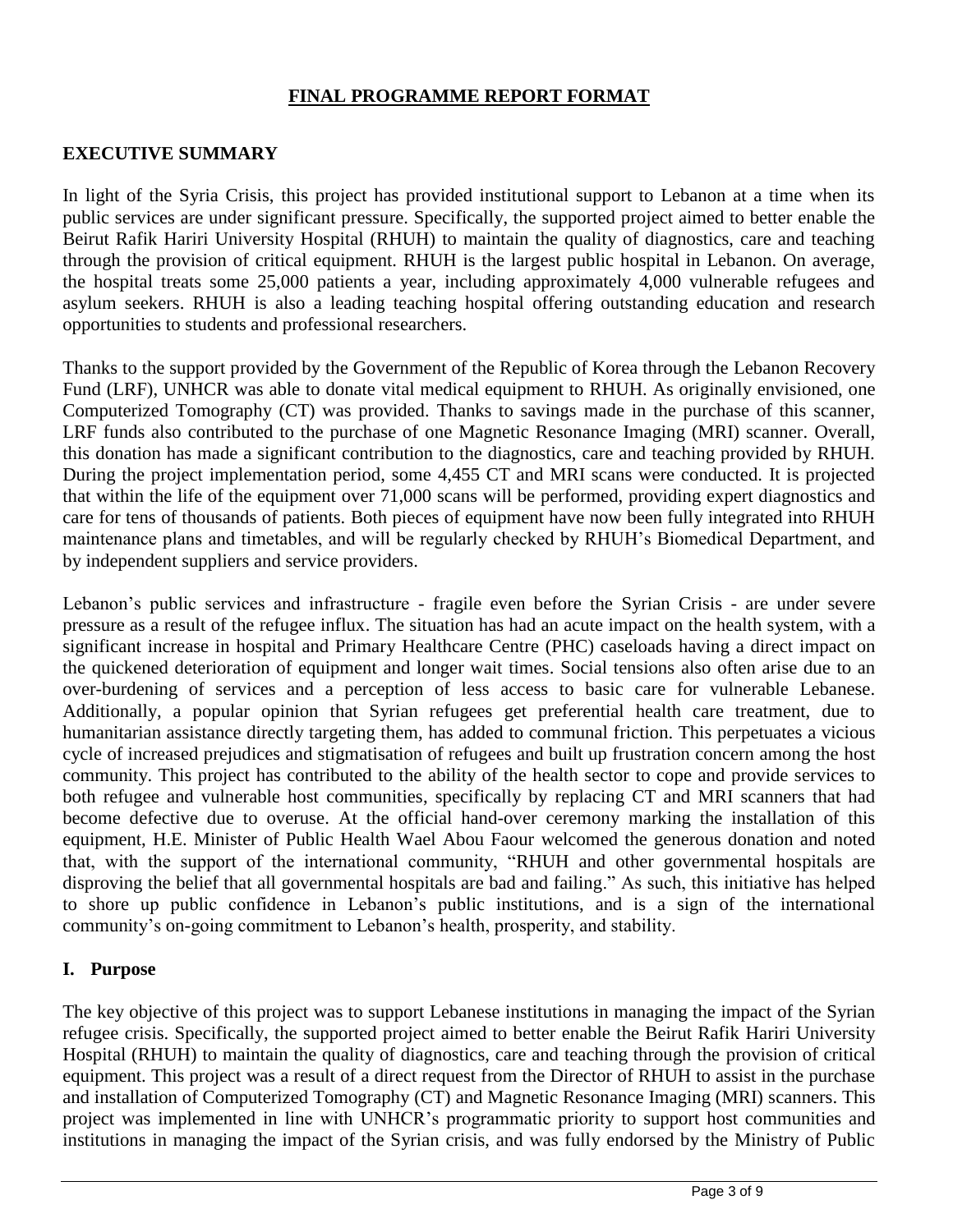Health (MOPH). This project also contributes to UN Strategic Framework (2017-2020) Core Priority 3 – Outcome 3.2 and UN Development Assistance Framework Outcome 4.1 by enabling access to quality health services to some of the most vulnerable Lebanese and refugee communities in Lebanon.

## **II. Assessment of Programme Results**

# **i) Narrative reporting on results:**

This project reinforced the health response plan of the Lebanon Crisis Response Plan 2015-2016 by building "capacities for treating non-communicable and chronic diseases, improved access to secondary/tertiary care and the administration of some healthcare costs" (LCRP, 2015-16). Specifically, the project supported the RHUH in Beirut, Lebanon's largest public hospital, through the provision of a CT and MRI scanner. Based in Beirut's southern suburb, RHUH offers lifesaving care to some of Lebanon's most vulnerable citizens as well as Syrian refugees. As a result of the increasing patient volume since the onset of the Syria crisis, the hospital's diagnostic machines had become overused and was no longer fully functional. Replacing these machines was needed in order to maintain the quality of diagnostics, care, and teaching at this major referral hospital.

## **Outputs:**

Thanks to the generous support of the Government of the Republic of Korea through the LRF, UNHCR was able to procure and install one Philips MX16 Evo CT scanner. This support also contributed to the procurement and delivery of one Philips Ingenia 1.5T MRI machine. Although it was originally envisioned that the support of the LRF would only be able to cover the cost of one CT scanner, thanks to savings made through the competitive bidding process used in the purchase of the CT scanner, UNHCR was also able to partially fund the purchase of an MRI machine using LRF funds. Like the CT scanner, the MRI machine also responded to a direct request from RHUH and was co-funded by UNCHR. This state-of-the-art equipment allows for excellent image quality of scans (see below), high durability and cost-effectiveness, as well as being highly suited to routine radiology procedures as well as more specialized scans such as neurological studies, bone mineral analysis, and virtual colonoscopies. During the project implementation period, some 4,455 CT and MRI scans were conducted. It is projected that within the life of this equipment, estimated at eight years, over 71,000 scans will be conducted, providing expert diagnostics and care for tens of thousands of patients. Both pieces of equipment have now been fully integrated into RHUH maintenance plans and timetables, and will be regularly checked by RHUH's Biomedical Department, and by independent suppliers and service providers. This equipment is also covered by a warranty of three years.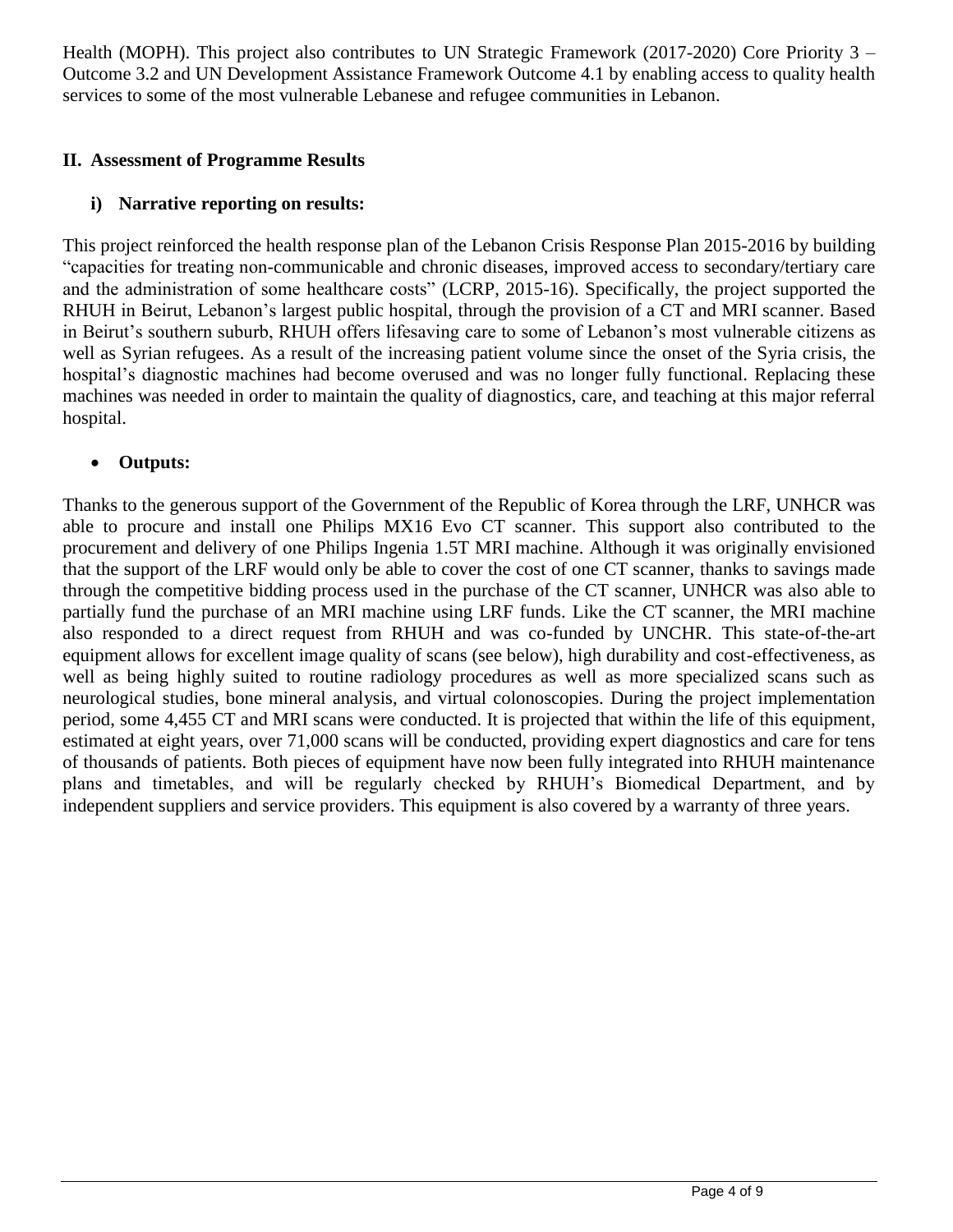

Example of a scan produced by the Philips MX16 Evo CT scanner



Example of a scan produced by the Philips Ingenia 1.5T MRI machine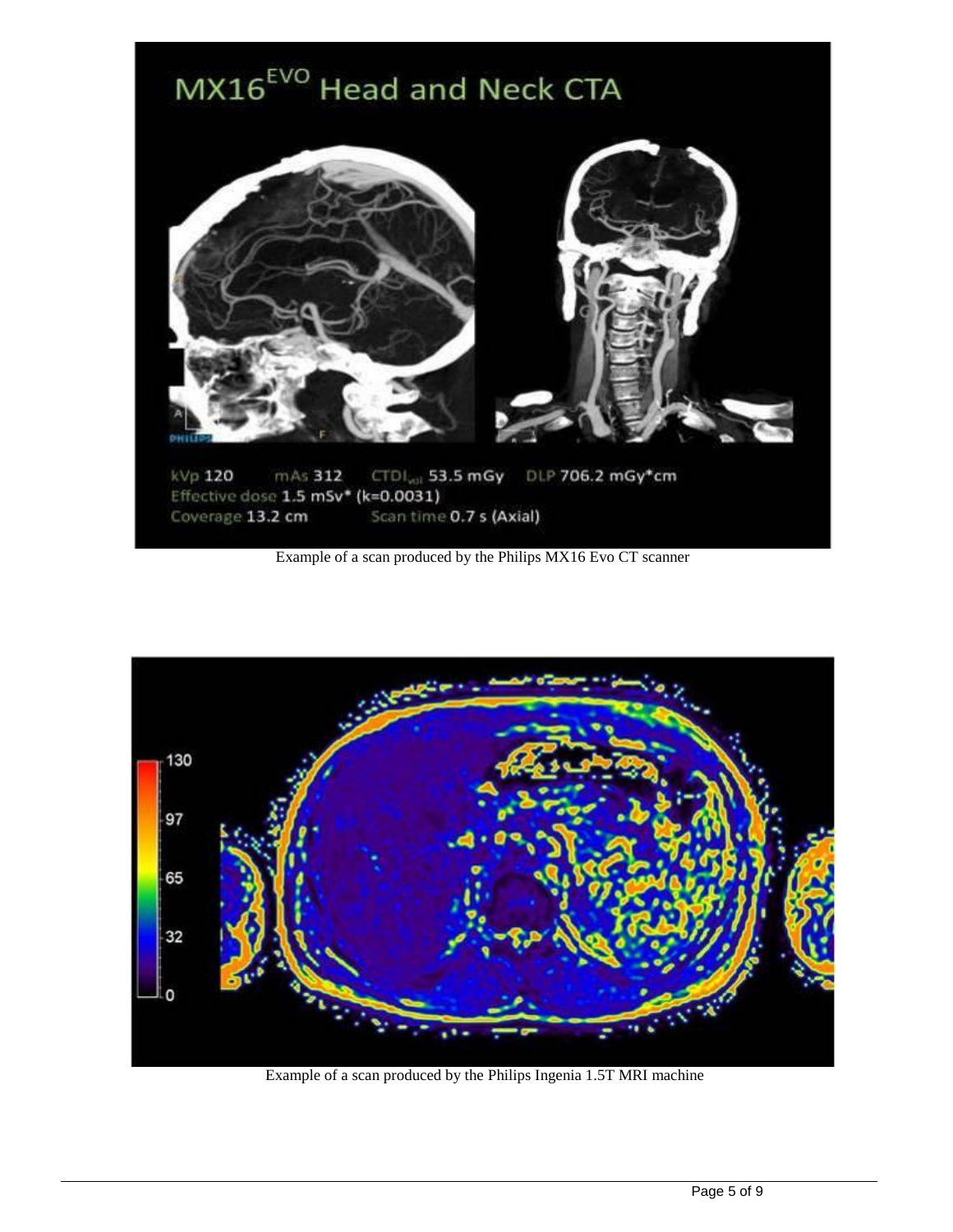#### **Qualitative assessment:**

This intervention benefitted from a good level of cooperation and coordination between UNHCR, RHUH, MOPH, and the LRF Secretariat, and has achieved its output as well as contributed to the achievement of the project outcome. The CT scanner was purchased, delivered and installed within the agreed timeframe and budget as laid out in the project documents. Thanks to savings made through the competitive bidding process used in the purchase of the CT scanner, UNHCR was also able to partially fund the purchase an MRI machine using LRF funds. This machine was also purchased, delivered and installed within the project implementation period.

Lebanon's public services and infrastructure - fragile even before the Syrian Crisis - are under severe pressure as a result of the refugee influx. The situation has had an acute impact on the health system, with a significant increase in hospital and Primary Health care Centre (PHC) caseloads. This project has contributed to the ability of the health sector, and RHUH in particular, to copeOn 19 October 2016, an official hand-over ceremony was conducted at the RHUH and presided over by H.E. Minister of Public Health Wael Abou Faour, Ambassador Lee Yeong-man of Republic of Korea, Chairman of the RHUH Board Dr. Firass Abiad, and UNHCR's Deputy Representative in Lebanon Mr. Emmanuel Gignac. At this ceremony Minister Faour welcomed the generous donation and noted that, with the support of the international community, "RHUH and other governmental hospitals are disproving the belief that all governmental hospitals are bad and failing." Ambassador Lee thanked all the relevant stakeholders for their work in the realization of this project, and extended his gratitude to the people and government for the role Lebanon has played in supporting and hosting so many vulnerable Syrian refugees. Following the hand-over ceremony, press releases were disseminated by UNHCR and MOPH, and was publicized on the website of the Embassy of Republic of Korea [\(http://lbn.mofa.go.kr/english/af/lbn/mission/activities/index.jsp\)](http://lbn.mofa.go.kr/english/af/lbn/mission/activities/index.jsp). The generous support of the Government of Republic of Korea through the LRF has also been indicated on a visibility plaque within RHUH's Radiology Ward (see below).



Visibility plaque in the RHUH Radiology Ward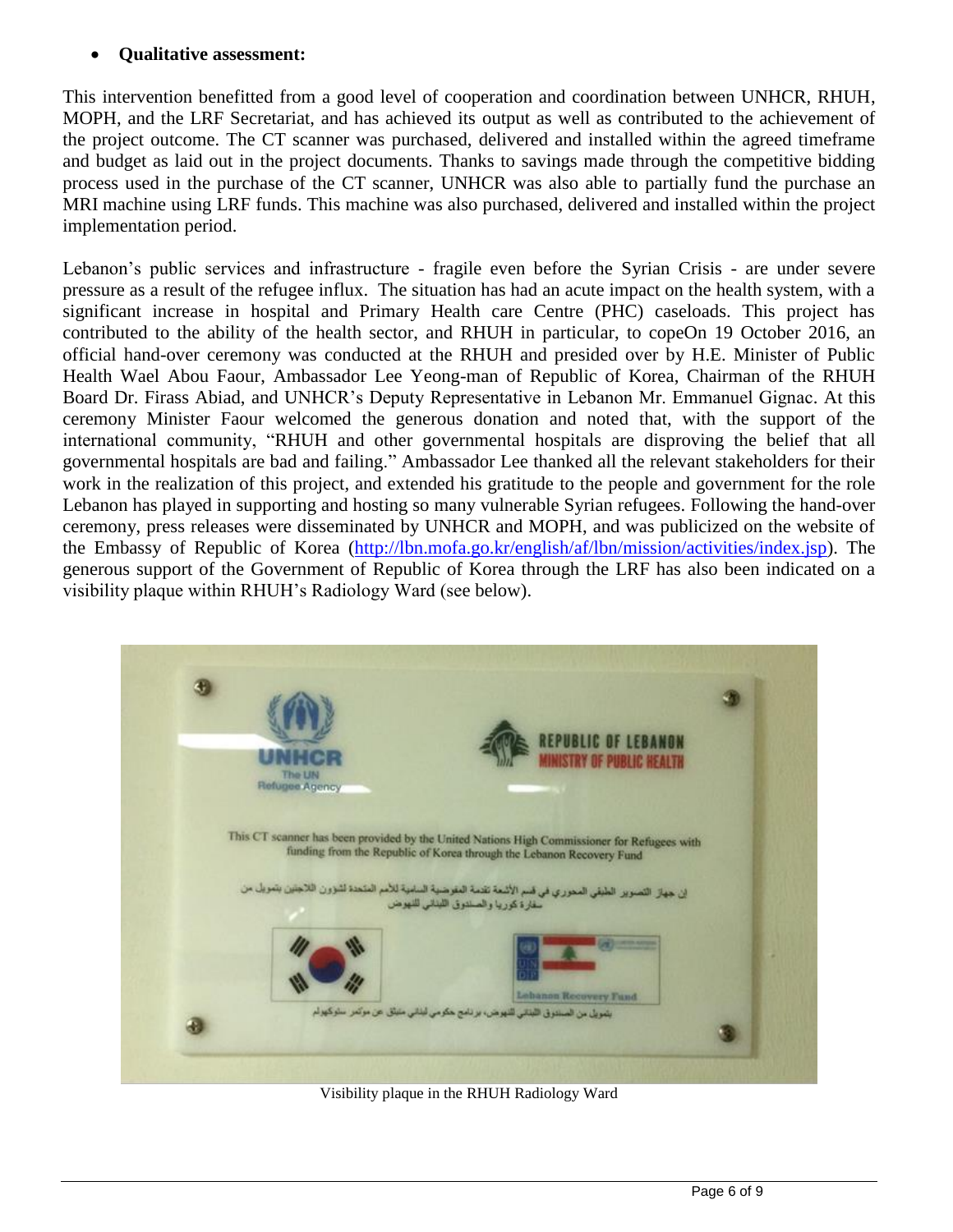

From left: Ambassador Lee, Minister Faour and UNHCR Deputy Representative Mr. Gignac with doctors and nurses in the UNHCR Radiology Ward



Computerized Tomography (CT) machine and equipment in the Radiology Ward at RHUH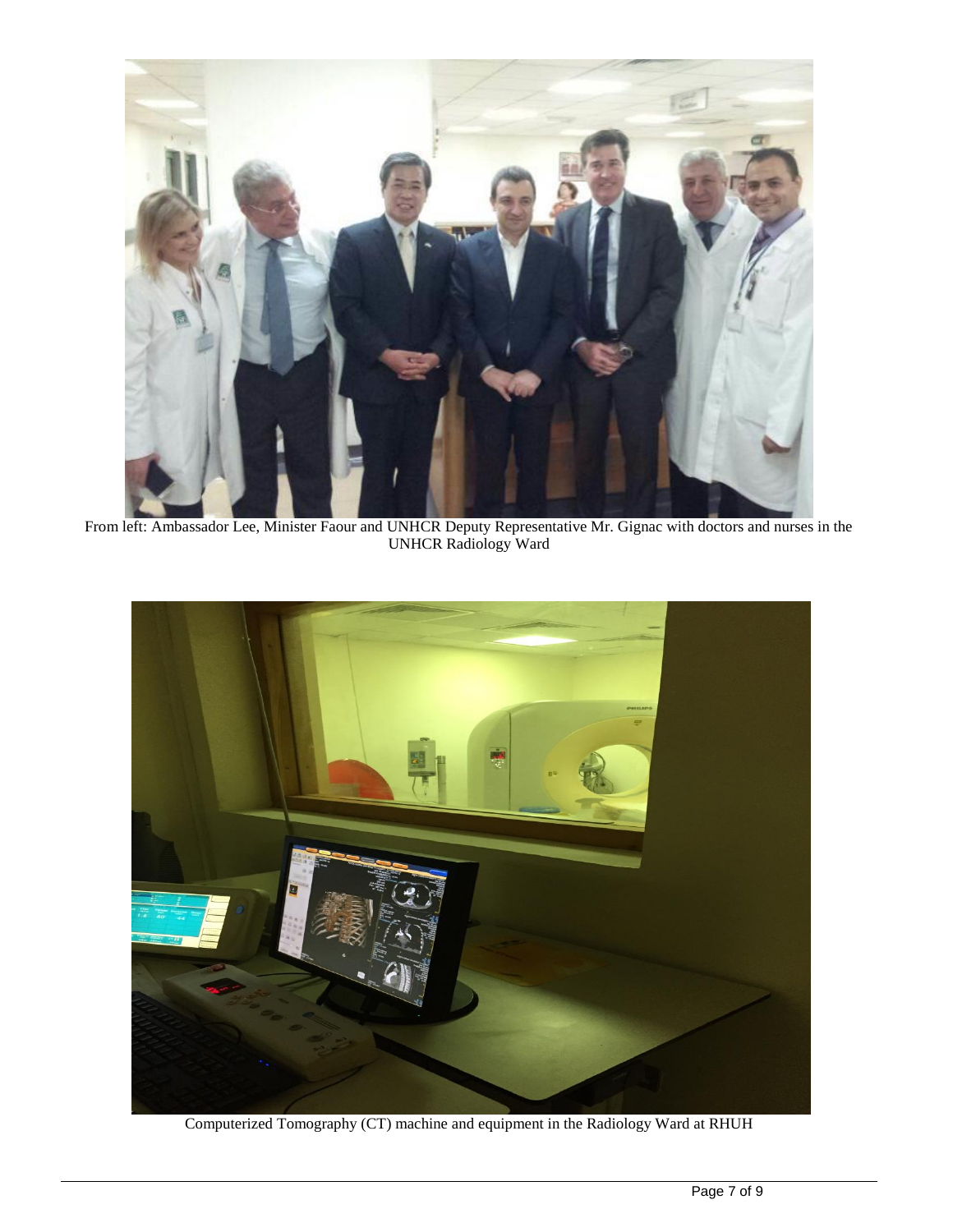|                                                | <b>Achieved Indicator Targets</b>         | <b>Reasons for Variance with Planned</b>                     | <b>Source of Verification</b>      |
|------------------------------------------------|-------------------------------------------|--------------------------------------------------------------|------------------------------------|
|                                                |                                           | Target (if any)                                              |                                    |
| Outcome 1 <sup>9</sup>                         | <b>CT</b><br>purchased<br>and<br>scanner  | Thanks to savings made through the                           | Equipment invoices (Annex          |
| Indicator: CT scanner purchased and            | delivered                                 | competitive bidding process used in $ 1\rangle$              |                                    |
| delivered, and handover ceremony conducted     | <b>MRI</b><br>purchased<br>and<br>scanner | the purchase of the CT<br>scanner,                           |                                    |
| <b>Baseline: 0</b><br><b>Planned Target: 1</b> | delivered                                 | UNHCR was also able to partially Record of handover ceremony |                                    |
|                                                | 1 handover ceremony conducted             | fund the purchase an MRI machine $(Annex 2)$                 |                                    |
|                                                |                                           | using LRF funds.                                             |                                    |
| Output 1.1                                     | <b>CT</b><br>installed<br>and<br>scanner  | As above.                                                    | Plan<br><b>RHUH</b><br>Maintenance |
| Indicator 1.1.1 CT scanner installed and       | integrated into RHUH Maintenance          |                                                              | (Annex 3)                          |
| integrated into RHUH Maintenance Plan          | Plan                                      |                                                              |                                    |
| <b>Baseline: 0</b><br><b>Planned Target: 1</b> | MRI<br>installed<br>and<br>scanner        |                                                              |                                    |
|                                                | integrated into RHUH maintenance          |                                                              |                                    |
|                                                | plan                                      |                                                              |                                    |

 $\overline{a}$ 

<sup>9</sup> Note: Outcomes, outputs, indicators and targets should be **as outlines in the Project Document** so that you report on your **actual achievements against planned targets**. Add rows as required for Outcome 2, 3 etc.